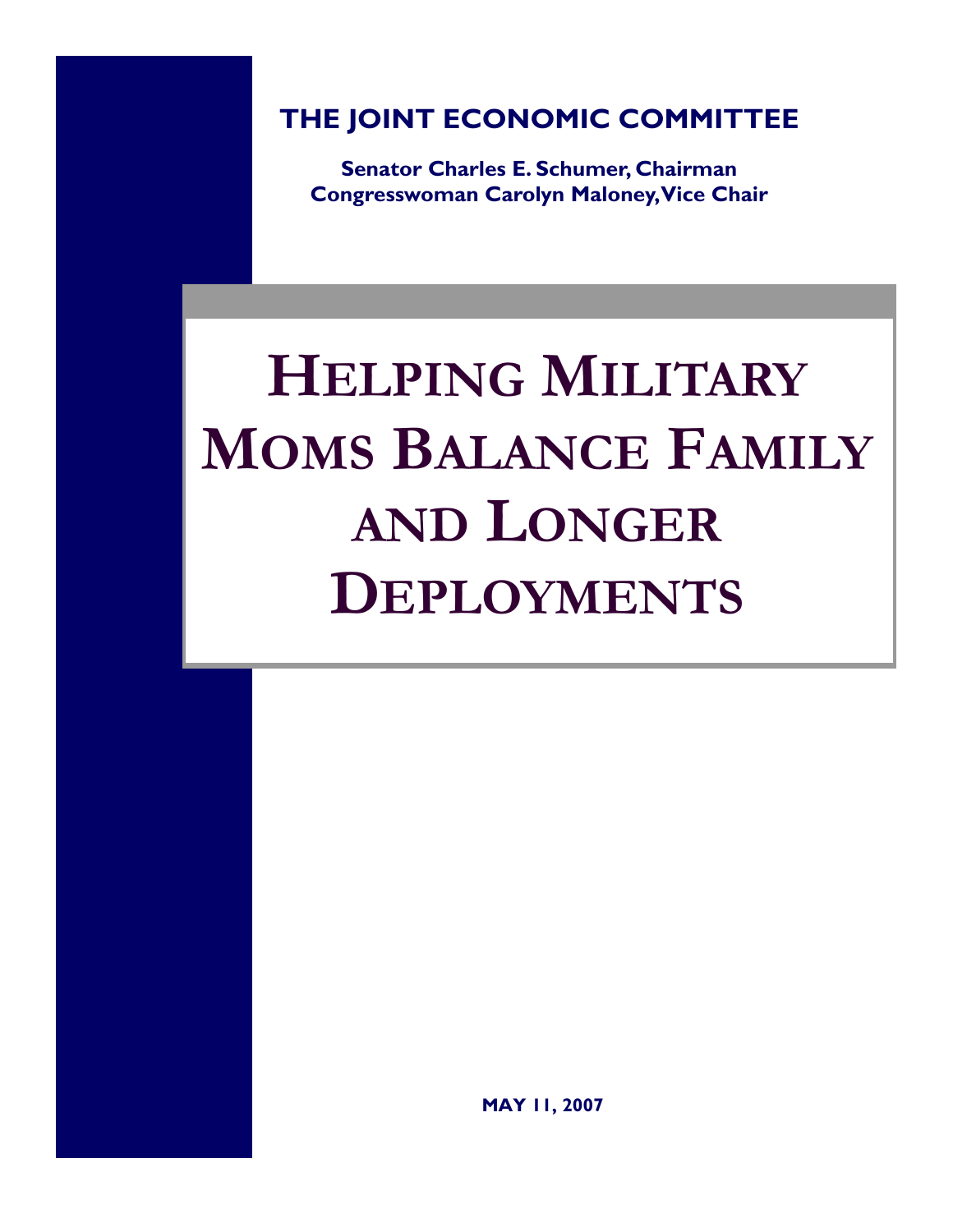## **Introduction**

This Mother's Day marks the fourth year of the U.S. military's presence in Iraq and the sixth year of the U.S. military presence in Afghanistan. Women make up a significant percentage of the current active duty force, representing one in seven U.S. military personnel in  $\text{Iraq}^1$ . Mothers in the military, those in the active duty force and the spouses of male service members, make up a substantial portion of women in the military.

Like mothers in the civilian world, mothers in the military face challenges in balancing work with family, such as meeting monthly expenses, finding and accessing high quality child care, and accessing quality health care services for their families and themselves. Yet, military moms often face the added burden of lengthy and more frequent deployments and separation from their children and spouses. While the military has taken steps to address the needs of mothers within its ranks, the added strain on the military caused by the long mission in Iraq is putting even more stress on military mothers.

#### **Key challenges facing military mothers include the following:**

- Child care services are not meeting current needs, or increased demands due to deployment;
- Short family leave periods after child birth and adoption impact the retention of mothers in the military; and
- Limited resources dedicated to mental health services to help military mothers and their children

# **Women in the Military: By the Numbers**

Today, women are a substantial part of the active duty force. Women make up approximately 14.3 percent of the active duty military.2 Approximately, 40 percent of women in the active duty force have children, compared to 44 percent of active duty men (See Figure 1, Page 3).<sup>3</sup>

Minority women have a high rate of representation in the military. Approximately 50 percent of women in the active duty force are white; nearly 30 percent are African-American; 6 percent are Hispanic; and nearly 5 percent are Asian and Pacific Islanders. The remaining women are distributed across other categories, including Native American, Multi-racial and Unknown (See Table 2, Page 4). In contrast, in the civilian sector approximately 13 percent of women are African American, 12 percent are Hispanic and 5 percent are Asian and Pacific Islanders.<sup>4</sup>

#### *Nearly Half of All Women in Active Duty Force Have Been Deployed to Iraq or Afghanistan*

Since 2001, nearly half of all women in the active duty force (including reservists) have been deployed to Iraq or Afghanistan. According to data from the Department of Defense in February 2007, 24,475 women are deployed to Iraq or Afghanistan.<sup>5</sup> As of April 14, 2007, 85 women have lost their lives during U.S. military operations in Iraq and Afghanistan. In addition, 474 women have been wounded in Iraq since the beginning of 2007.<sup>6</sup>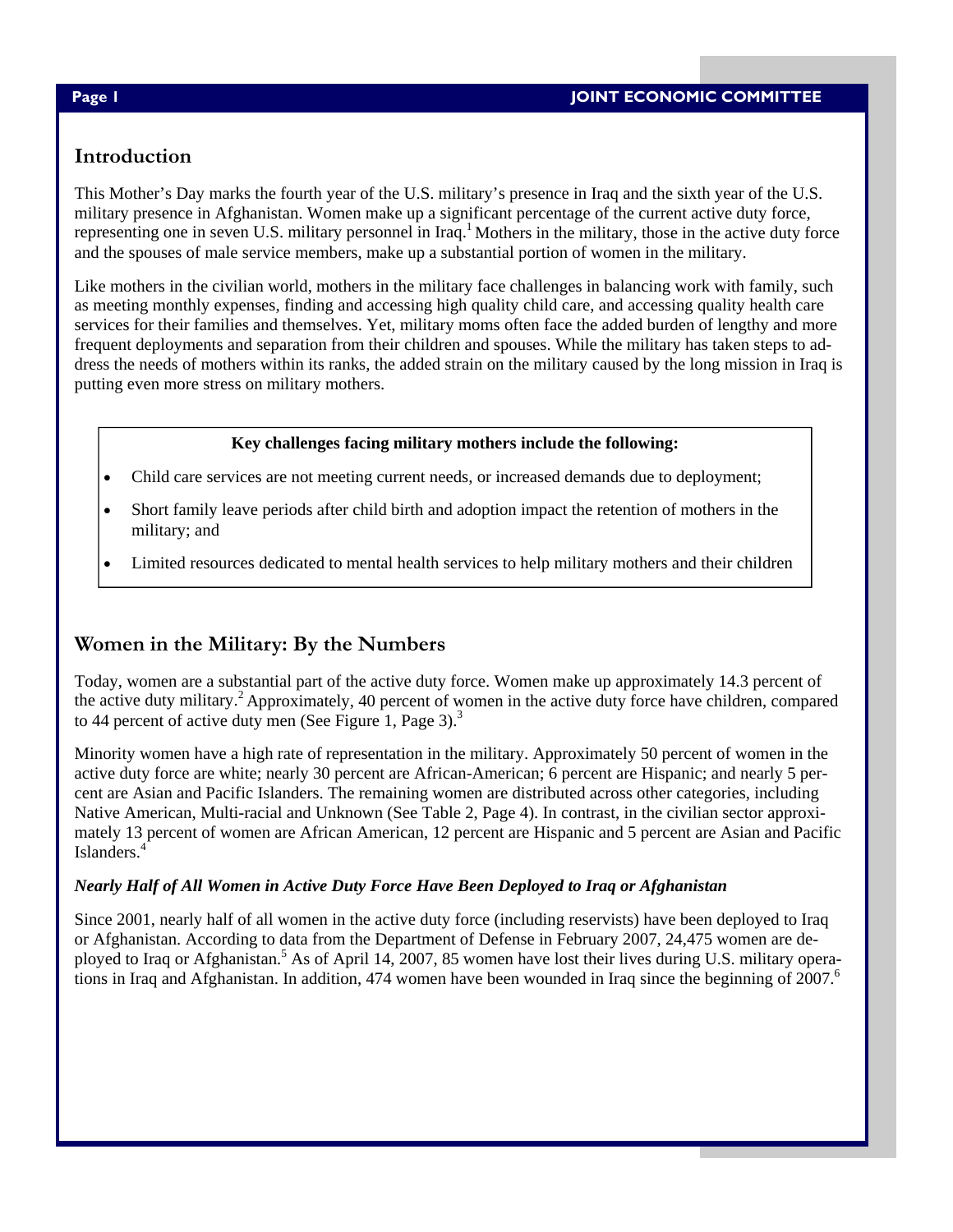#### **JOINT ECONOMIC COMMITTEE PAGE 2 Page 2**

#### *Women Have Opportunities for Career Advancement in the Military*

While there remain restrictions to women's participation in combat zones, the military has offered avenues for women's upward mobility and career advancement. For example, the ratio of women officers to enlisted women is approximately the same for women as for men. In 2006, the overall ratio of women officers to women enlisted is one woman officer for every 4.8 enlisted members, compared to one male officer for every 5.16 enlisted members.<sup>7</sup> Long-term commitment and good service generally guarantee career advancement in the military.

Despite the opportunities for advancement, nearly half of women in the active duty force are in the lower pay grades, earning between \$14,436 and \$24,744 as their base salary, not including any additional bonuses or stipends they may receive.<sup>8</sup> This is in contrast to 61 percent of men in the same earnings bracket.<sup>9</sup>

| Table 1: Women in the U.S. Military and Deployment   |                                          |                                         |  |  |  |  |  |  |
|------------------------------------------------------|------------------------------------------|-----------------------------------------|--|--|--|--|--|--|
| <b>U.S. Military and Deployment</b>                  | <b>Number</b><br><b>Percent of Total</b> |                                         |  |  |  |  |  |  |
| <b>Total Active Duty and Reserves</b>                | $342,000^1$                              | 14.3% of the DoD Active Duty Force      |  |  |  |  |  |  |
| Deployed to Iraq or Afghanistan<br><b>Since 2001</b> | 165,683 <sup>2</sup>                     | 48.4% of all Women in the U.S. Military |  |  |  |  |  |  |
| Deployed to Iraq or Afghanistan<br>(February 2007)   | 24,475 <sup>2</sup>                      | 7% of All Women in the U.S. Military    |  |  |  |  |  |  |

<sup>1</sup>Joint Economic Committee estimate based on Department of Defense "Active Duty (without Reserve) Race and Pay," December 2006, Defense Data Manpower Center plus estimation of growth rate of the Reserve force between 2005 and 2006.<br><sup>2</sup> Department of Defense, "Women Ever Deployed" and "Women Currently Deployed," Defense Manpower Data February 2007.

# **Who are Our Military Mothers?**

#### *Thirty Eight Percent of Women in the Active Duty Force Are Mothers*

Nearly 38 percent of women in the active duty force have children, compared to 44 percent of active duty men.<sup>10</sup> Women are more likely than men to be single parents or to be married to another member of the military. Approximately 11 percent of women in the military are single mothers compared to 4 percent of single fathers.<sup>12</sup> Women are five times more likely to be in dual military marriages, where both partners are eligible for deployment (10 percent versus 2 percent). $^{13}$ 

#### *A Majority of First-Time Military Parents are Young and Low-to-Moderate Income*

Over half of the all active duty members were between the ages of 20 and 25 when they had their first child and the majority of these first time parents are lower to middle rank. This suggests the majority of first time parents are young and of low-to-moderate income.<sup>14</sup> For all military parents, the largest category of minor dependents of active duty members are newborn to five years of age (39.8 percent), followed by children 6 to 11 years of age. Almost one quarter (24.4 percent) of minor dependents are 12 to 18 years of age.<sup>15</sup>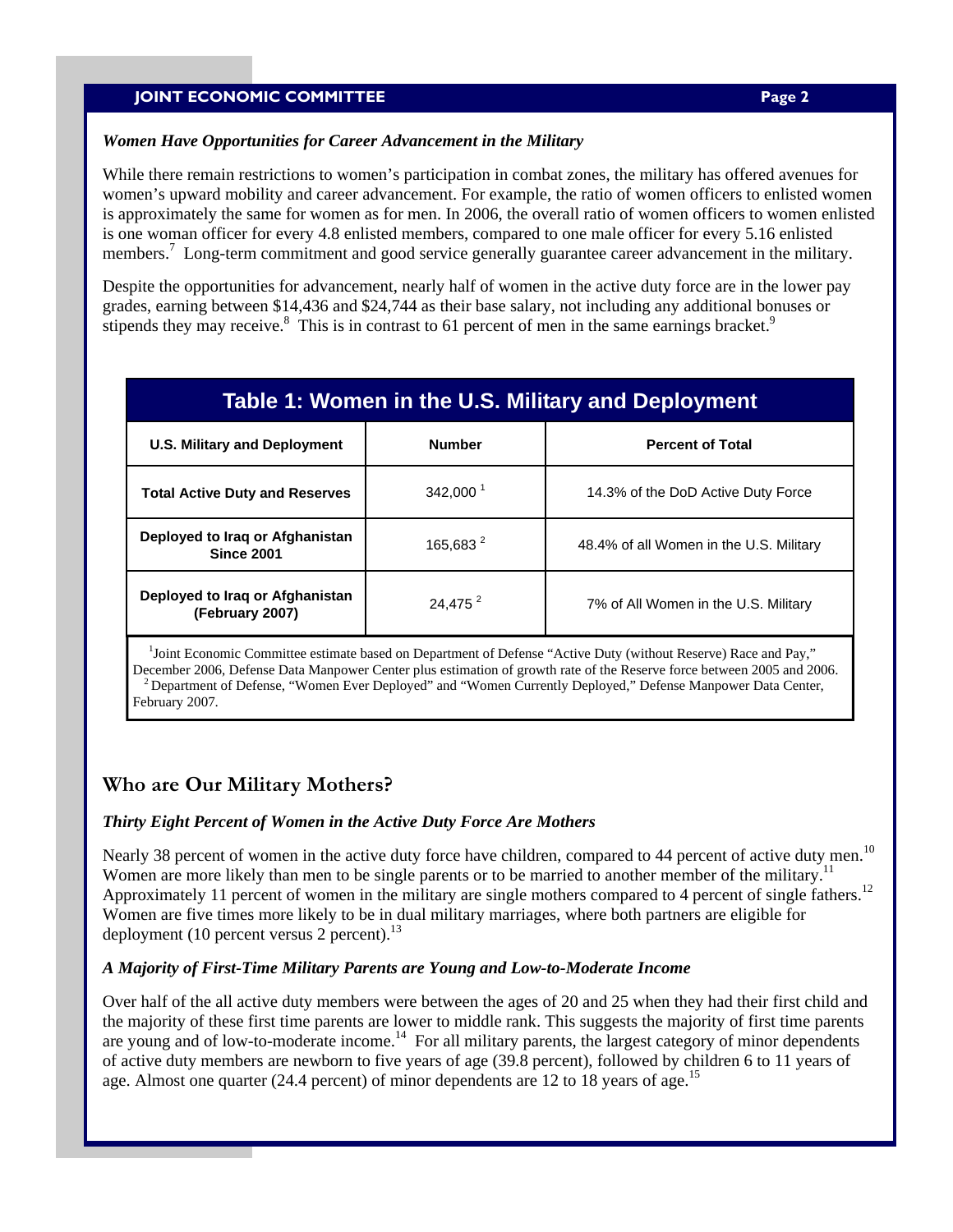**Page 3 JOINT ECONOMIC COMMITTEE** 

Military spouses and their children make up a significant percentage of the larger military community and 93 percent of military spouses are women. According to 2005 data, there are 1.34 spouses or dependents for every military service member, similar to previous years.<sup>16</sup>



# **Longer Deployments and Rising Redployments Present Unique Challenges for Military Mothers**

During the war in Iraq, average deployment tenures have increased from 12 to 15 months, with an increased likelihood that a military member will be deployed on multiple tours. Longer and more dangerous deployment periods raise unique challenges for mothers in the military. Women in the military are more likely to be a single parent or married to another member of the military and thus face the possibility of dual deployment. Issues such as child care access, adequacy of medical leave and access to appropriate health care services are often heightened in importance during periods of deployment and when faced with the uncertainty of being redeployed.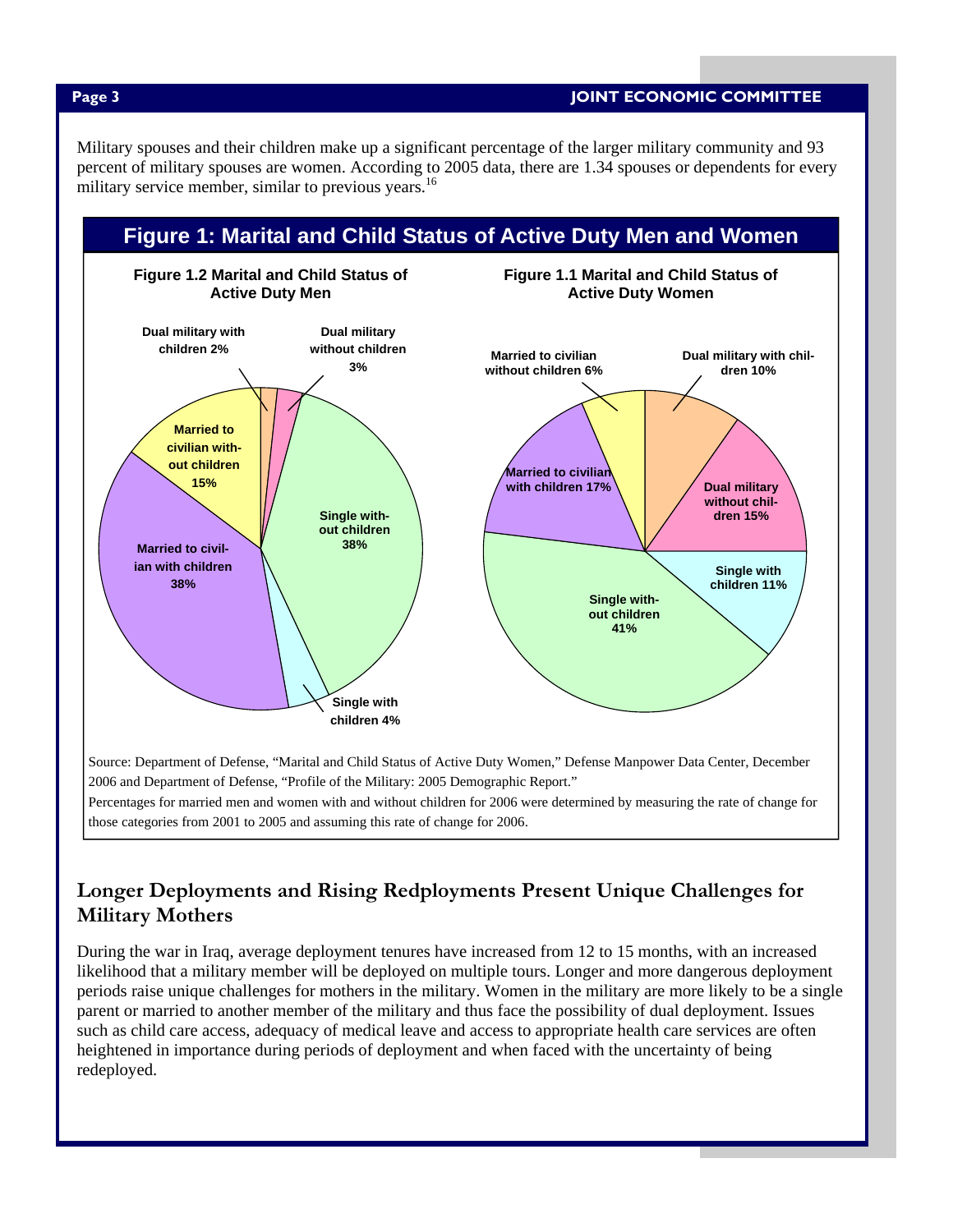### **JOINT ECONOMIC COMMITTEE PAGE 1 2008 12 AND 100 AND 100 AND 100 AND 100 AND 100 AND 100 AND 100 AND 100 AND 100 AND 100 AND 100 AND 100 AND 100 AND 100 AND 100 AND 100 AND 100 AND 100 AND 100 AND 100 AND 100 AND 100 AND 1**

#### *Child Care Services Not Keeping Up With Increased Demands*

Child care access and costs are an additional concern during deployment. Since the U.S. military's presence in Iraq, hundreds of thousands of children have seen one or both parents leave for deployment. According to the Department of Defense, in September 2006, approximately 230,000 children had a parent in Iraq, Afghanistan or the Horn of Africa.<sup>17</sup>

Although the military has created an impressive infrastructure for high quality child care, deployment and frequent moves raise child care concerns. In 1992, the military standardized child care provision during deployment requiring single parents and dual-military couples with children to develop short and long term plans concerning the care of their dependents in the event of deployment.<sup>18</sup> For single parent families, securing longterm care can be a challenge though on-base referral services help families come up with a plan.

In recent years, the military has taken significant steps to improve military families' access to quality child care services. The military has dramatically increased the number of available child care centers and spots available for children. Furthermore all center-based military child care centers have received some form of accreditation, a sharp contrast to the civilian sector where approximately 0.8% of family child care homes and 9.5% of day care centers are accredited.19 Similarly, few states have mandatory accreditation for child care centers and training for child care workers comparable to military standards.<sup>20</sup>

The military has also established sliding-scale fees to help families afford this essential service. For example, in school year 2004-2005, families who made less than \$28,000 a year paid a maximum of \$59 a week for full time care in high-cost areas and paid as little as \$42 a week in lower-cost areas.<sup>21</sup> Whereas lower-income civilian

| Table 2: Pay Grade Distribution by Race for Active Duty Women                                                                                                                                   |                                                          |                                                   |                     |                                    |                            |              |                                              |                               |  |  |
|-------------------------------------------------------------------------------------------------------------------------------------------------------------------------------------------------|----------------------------------------------------------|---------------------------------------------------|---------------------|------------------------------------|----------------------------|--------------|----------------------------------------------|-------------------------------|--|--|
| Grade                                                                                                                                                                                           | <b>Rank Title In Army</b>                                | Range of<br><b>Base Salary</b><br>In Pay<br>Range | <b>All</b><br>Women | <b>White</b><br>(Non-<br>Hispanic) | <b>Hispanic</b><br>(White) | <b>Black</b> | Asian /<br><b>Pacific</b><br><b>Islander</b> | <b>Other</b><br><b>Groups</b> |  |  |
| $E-0$ —<br>$E-4$                                                                                                                                                                                | Private - Corporal                                       | \$14,436 to<br>\$24.744                           | 88.850              | 45.999                             | 7,938                      | 22,636       | 4,425                                        | 7,852                         |  |  |
| $E-5-$<br>E <sub>6</sub>                                                                                                                                                                        | Sergeant - Staff<br>Sergeant                             | \$22,248 to<br>\$36,768                           | 60.718              | 25.604                             | 3,040                      | 22,211       | 2,521                                        | 7,342                         |  |  |
| $E-7-$<br>$E-9$                                                                                                                                                                                 | Sergeant 1st Class -<br>Sergeant Major                   | \$28,069 to<br>\$66,154                           | 13.311              | 5,529                              | 299                        | 5,987        | 325                                          | 1,171                         |  |  |
| $W-1$ –<br>$W-5$                                                                                                                                                                                | <b>Warrant Officer -</b><br><b>Chief Warrant Officer</b> | \$28,958 to<br>\$77,400                           | 1,276               | 505                                | 23                         | 537          | 32                                           | 179                           |  |  |
| $O-1$ —<br>$O-3$                                                                                                                                                                                | 2nd Lieutenant - Cap-<br>tain                            | \$29,628 to<br>\$64,271                           | 21,698              | 13,926                             | 498                        | 3,471        | 1,112                                        | 2,691                         |  |  |
| $O - 4 -$<br>$O-6$                                                                                                                                                                              | Major - Colonel                                          | \$44935 to<br>\$108,428                           | 10,725              | 7,636                              | 236                        | 1,773        | 405                                          | 675                           |  |  |
| $O-7-$<br>$O-10$                                                                                                                                                                                | <b>Brigadier General -</b><br>General                    | \$84,287 to<br>\$168,000                          | 47                  | 43                                 | $\Omega$                   | 2            | 1                                            | 1                             |  |  |
| Total                                                                                                                                                                                           |                                                          |                                                   | 196,625             | 99,242                             | 12,034                     | 56,617       | 8,821                                        | 19,911                        |  |  |
| Sum of Alaskan Native/American Indian, Multi-Race, and Unknown.<br>Source: Department of Defense, "Racial and Pay Grade Distribution of Women in the Active Duty U.S. Military," December 2006. |                                                          |                                                   |                     |                                    |                            |              |                                              |                               |  |  |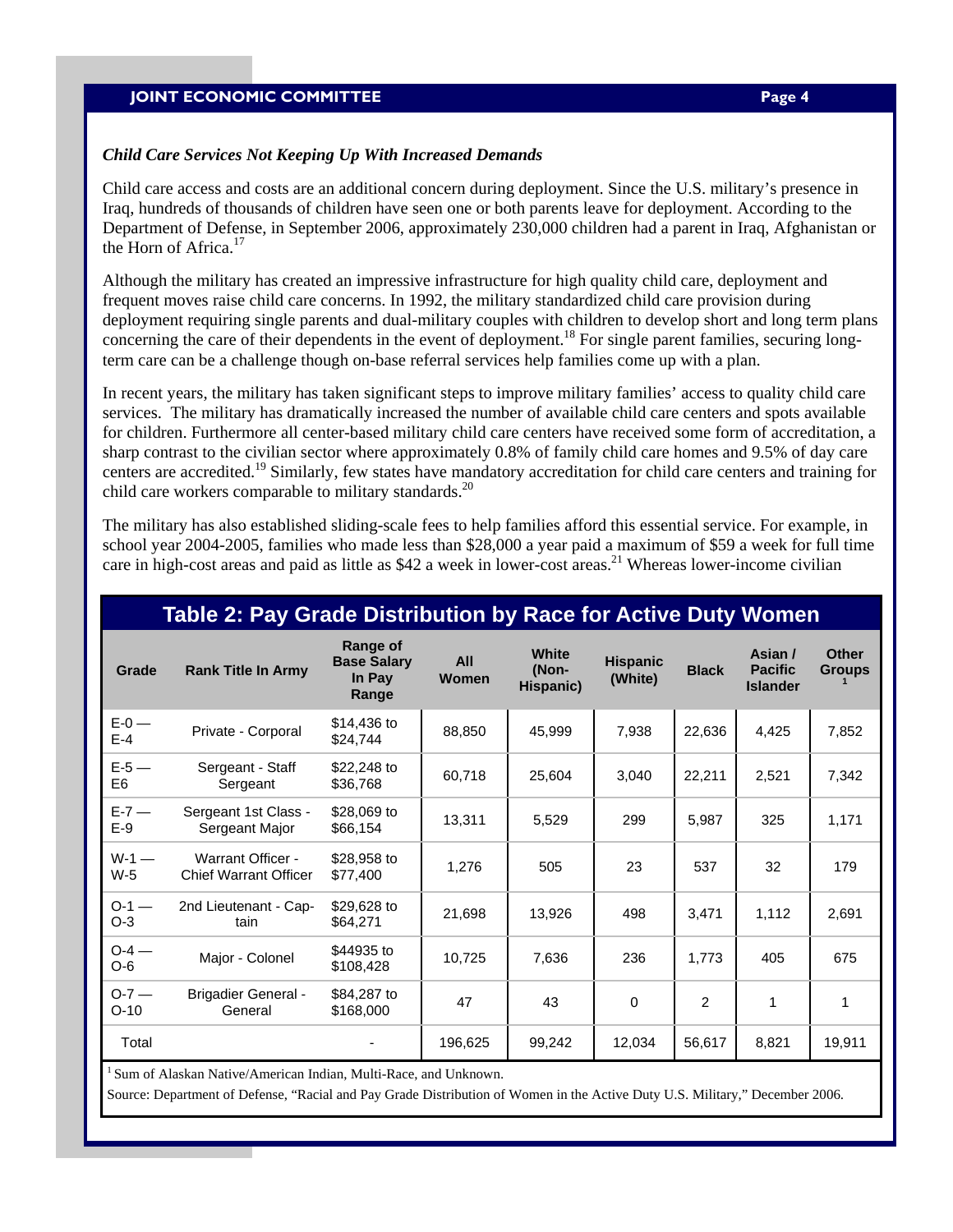families can spend as much as 25 percent of their income on child care, and even more if a family has infants, the military's sliding scale structure allows families to spend far less than their civilian counterparts.<sup>22</sup>

Despite the substantial progress in expanding child care access and lowering cost, a substantial unmet need still exists. The Department of Defense has reported that even with new centers being constructed, due to the special issue of deployment, the military is approximately 35,000 spots short of expected need, and some military family advocates think this is a substantial underestimation.<sup>23</sup> At the same time, the number of new born babies and younger children in the military is expected to increase.  $24$ 

Unmet child care needs impacts military readiness. In a 2006 survey by the RAND Corporation, 9 percent of military families reported having unmet child care needs, while these families were more likely to have children between the ages of zero and five. These same families reported they were "much more likely" to leave the military.<sup>25</sup> In the same survey, researchers found that child care issues affect women at a higher rate than men. Thirty-seven percent of military mothers reported missing work due to a child care issue, compared to 7 percent of men.26

### *Short Family Leave Periods After Child Birth And Adoption Impact The Retention of Military Mothers*

Women in the military have a much higher attrition rate than men, and evidence indicates this rate is linked to women's child care and family responsibilities.<sup>27</sup> For example, a 2002 Government Accountability Office (GAO) study found that more than one-third of attrition for female enlistees in 1993 was triggered by pregnancy and child care concerns and approximately 10 percent of all active duty women become pregnant every year.<sup>28</sup>

While the military currently provides some accommodations for women who give birth or adopt a child, these policies could be improved. New mothers may take six weeks of paid convalescent leave after the birth of a child. Both new mothers and new fathers may also use annual leave. New mothers on deployment receive a 4 to-6 month deferment from deployment duty away from the home station for the period immediately following the birth of child. Facilitating temporary separation from active duty to allow service members to address personal and family needs could help to increase retention.

#### *The Limited Resources Dedicated To Mental Health Services to Help Military Mothers and Children Can Negatively Impact Family Life*

A Department of Defense study released this month found that lengthier deployment periods in Iraq is adversely affecting service members' mental health.<sup>29</sup> Soldiers reported that the level of combat, deployment length and family separation affected their mental health and that they are often unable to access treatment once they return. Additional data indicate that female active duty service members with children have different health care demands than two-parent families and single male parents.

Lessons from Operation Desert Storm indicate that mothers and their children have readjustment needs after deployment. A study from the University of Texas Health Science Center at Houston reports that after Operation Desert Storm and Operation Desert Shield, women with children reported a higher rate of emotional health problems after deployment (64 percent) than women without children (39 percent), including anxiety and difficulty readjusting after deployment.<sup>30</sup> Women with children, more than single women and their male counterparts, reported a substantial decline in health and well-being after deployment. These mothers reported difficulty in accessing appropriate services, affecting their relationship with their children and emotional health. Children also reported an increase in emotional stress during their parents' absence.

In the current conflict, women report a high level of emotional trauma and report difficulty adjusting back to family life after deployment.<sup>31</sup> In addition, women report limited access to specific services, including women's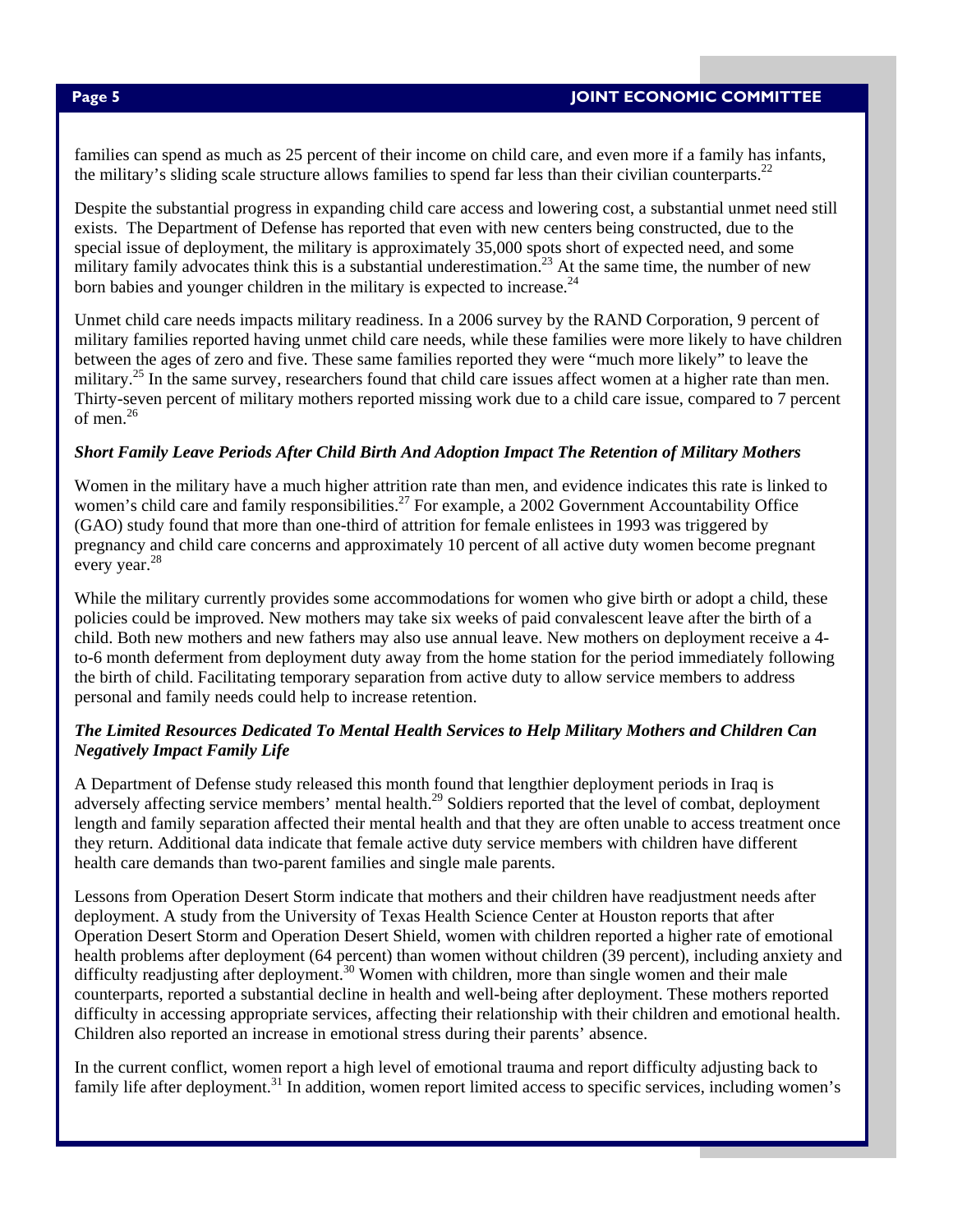health care services and post-deployment readjustment and counseling services suited to their deployment experience. Many women with children report the transition is particularly difficult for their children. Enhancing mental health services for these families will benefit military mothers and their children.

## **Conclusion**

Longer deployments in Iraq and the unexpected frequency of multiple tours have put new stains on mothers in the military that policymakers should address. While the military has made important strides in taking into account the special needs of mothers in the military, policymakers should consider measures to expand child care services to meet current and future unexpected needs caused by deployments, extend family leave periods after child birth and adoption to help women balance raising a family and maintaining a military career, and dedicating more resources to mental health services to help military moms and their children cope with the difficult periods before, during and after deployment.